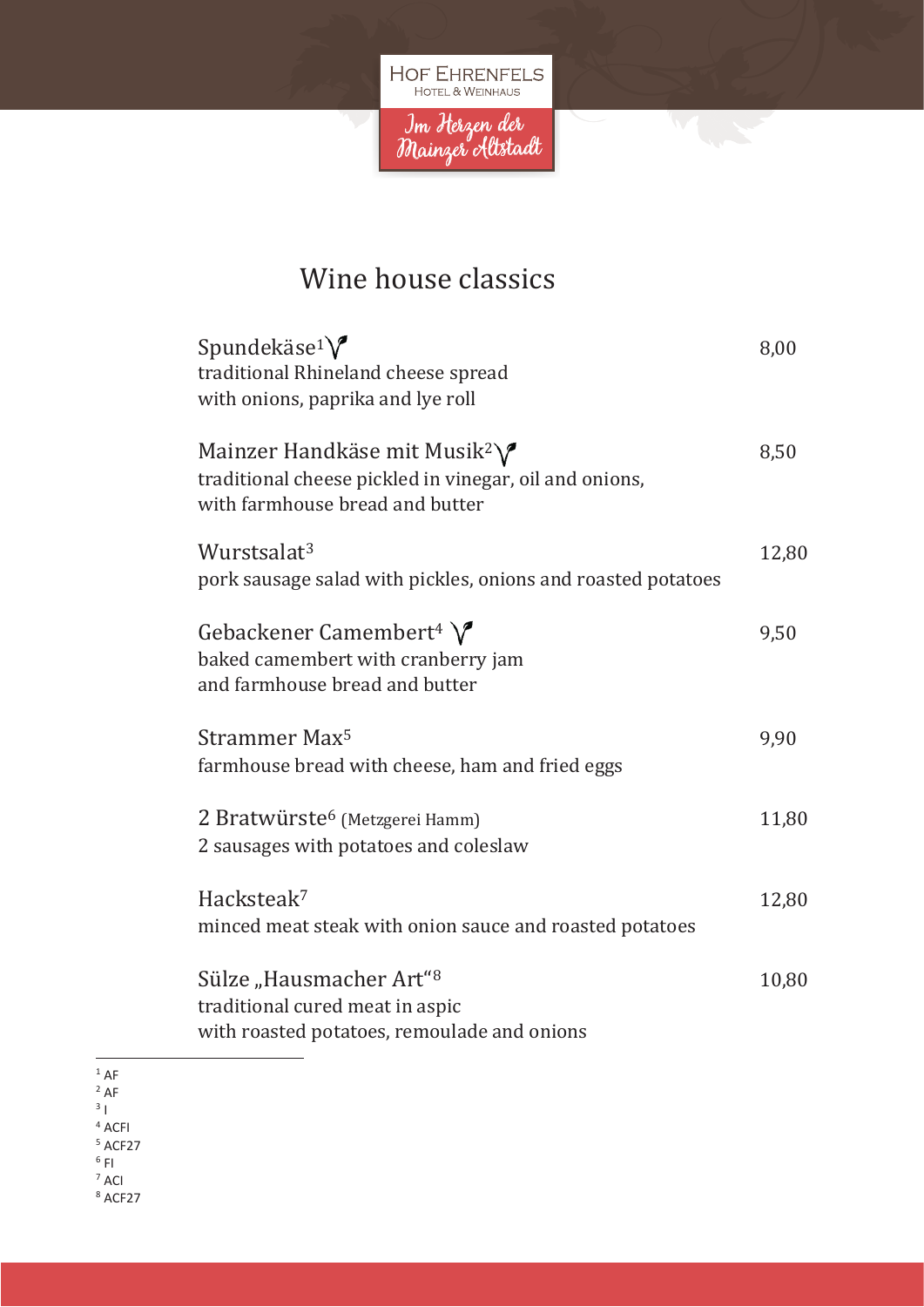

**Mary** 

#### Main courses

| Gemüsepfanne <sup>9</sup> $\sqrt{\ }$<br>grilled vegetables baked with feta cheese                              | 13,00 |
|-----------------------------------------------------------------------------------------------------------------|-------|
| Spinatknödel <sup>10</sup> $V$<br>spinach dumplings served in melted butter<br>with walnuts and parmesan cheese | 13,00 |
| Salatteller                                                                                                     |       |
| salad plate with grilled turkey breast <sup>11</sup>                                                            | 12,80 |
| salad plate with gratiné goat cheese, honey and walnuts $12\sqrt{ }$                                            | 12,80 |
| Schnitzel vom Schwein <sup>13</sup><br>pork meat with a delicious crispy crust and steakhouse fries             | 13,50 |
| additional with:                                                                                                |       |
| - Peppersauce                                                                                                   | 14,50 |
| - Onionsauce                                                                                                    | 14,50 |
| Schnitzel of the day <sup>14</sup>                                                                              | 15,20 |
| please ask the staff                                                                                            |       |

<sup>9</sup> ACF

<sup>10</sup> CFHL

 $^{\rm 11}$  FI

 $12$  AF

 $13$  AC

<sup>14</sup> AC, weitere Allergene und Zusatzstoffe erfragen Sie bitte beim Personal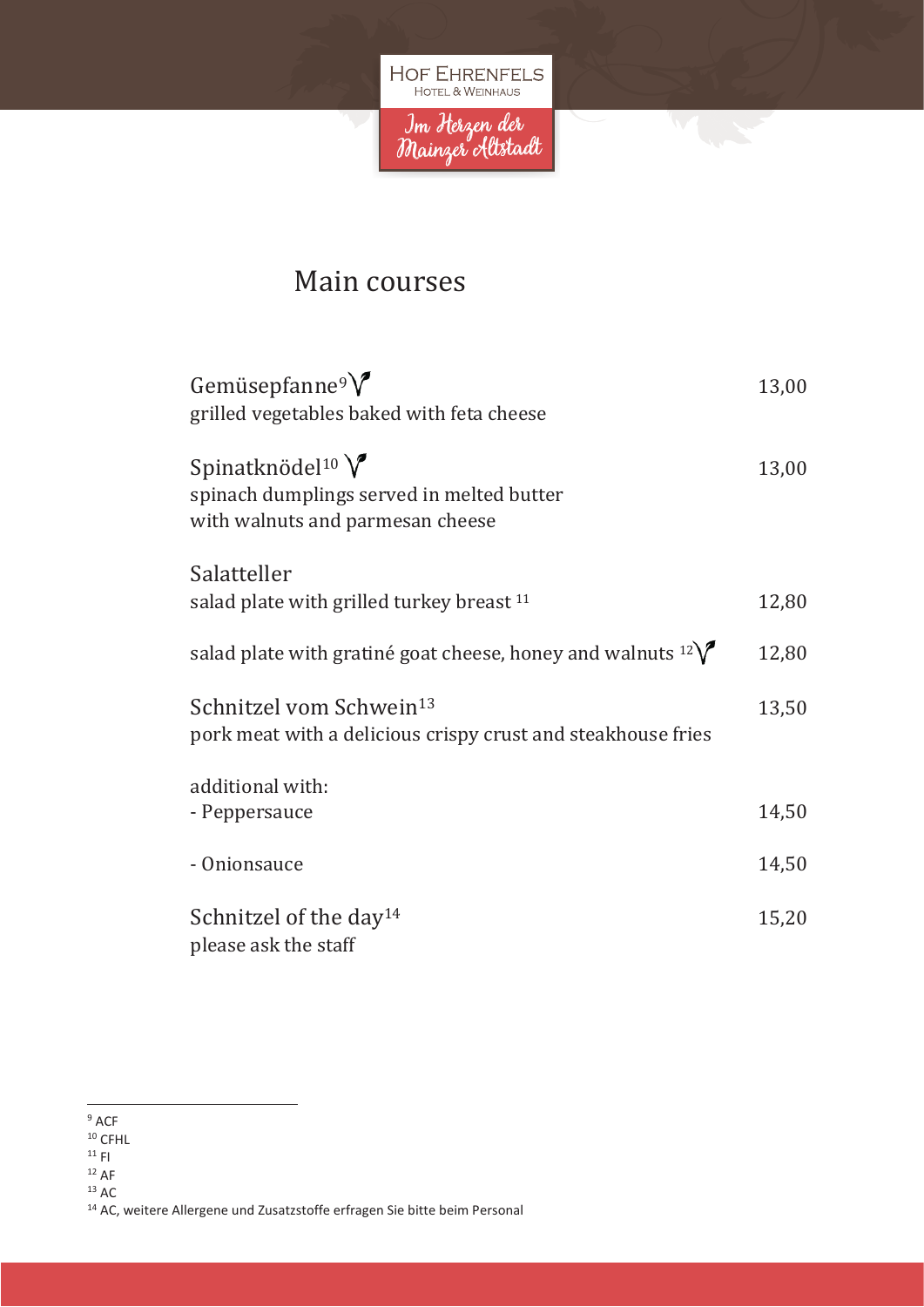

| Wienerschnitzel vom Kalb <sup>15</sup><br>Viennese schnitzel served with potatoes,<br>coleslaw and cranberrie jam                                                                                           | 23,50 |
|-------------------------------------------------------------------------------------------------------------------------------------------------------------------------------------------------------------|-------|
| Rinderleber "Berliner Art" <sup>16</sup><br>fried beef liver with braised apples, onions and mashed potatoes                                                                                                | 14,50 |
| Burger-Hof Ehrenfels <sup>17</sup><br>beef patty with bacon, fried egg, braised onions, rucola,<br>homemade mustard sauce and steakhouse fries<br>(brioche-burger bun from the traditional bakery "Vetter") | 14,80 |
| Dreierlei vom Grill <sup>18</sup><br>Slices of Argentinian rump steak, turkey breast, pork steak grilled served<br>with grilled vegetables and herb butter                                                  | 21,80 |
| Argentinian Rumpsteak ca. 280 gr.                                                                                                                                                                           |       |
| herb butter and roasted potatoes 19                                                                                                                                                                         | 24,80 |
| herb butter and steakhouse fries 20                                                                                                                                                                         | 24,80 |
| herb butter and salat <sup>21</sup>                                                                                                                                                                         | 25,80 |
| herb butter and grilled vegetables <sup>22</sup>                                                                                                                                                            | 26,50 |

- $16 F$
- $17$  CI

<sup>18</sup> F

<sup>19</sup> F

 $20 F$  $21$  FI

 $22 F$ 

<sup>15</sup> ACFI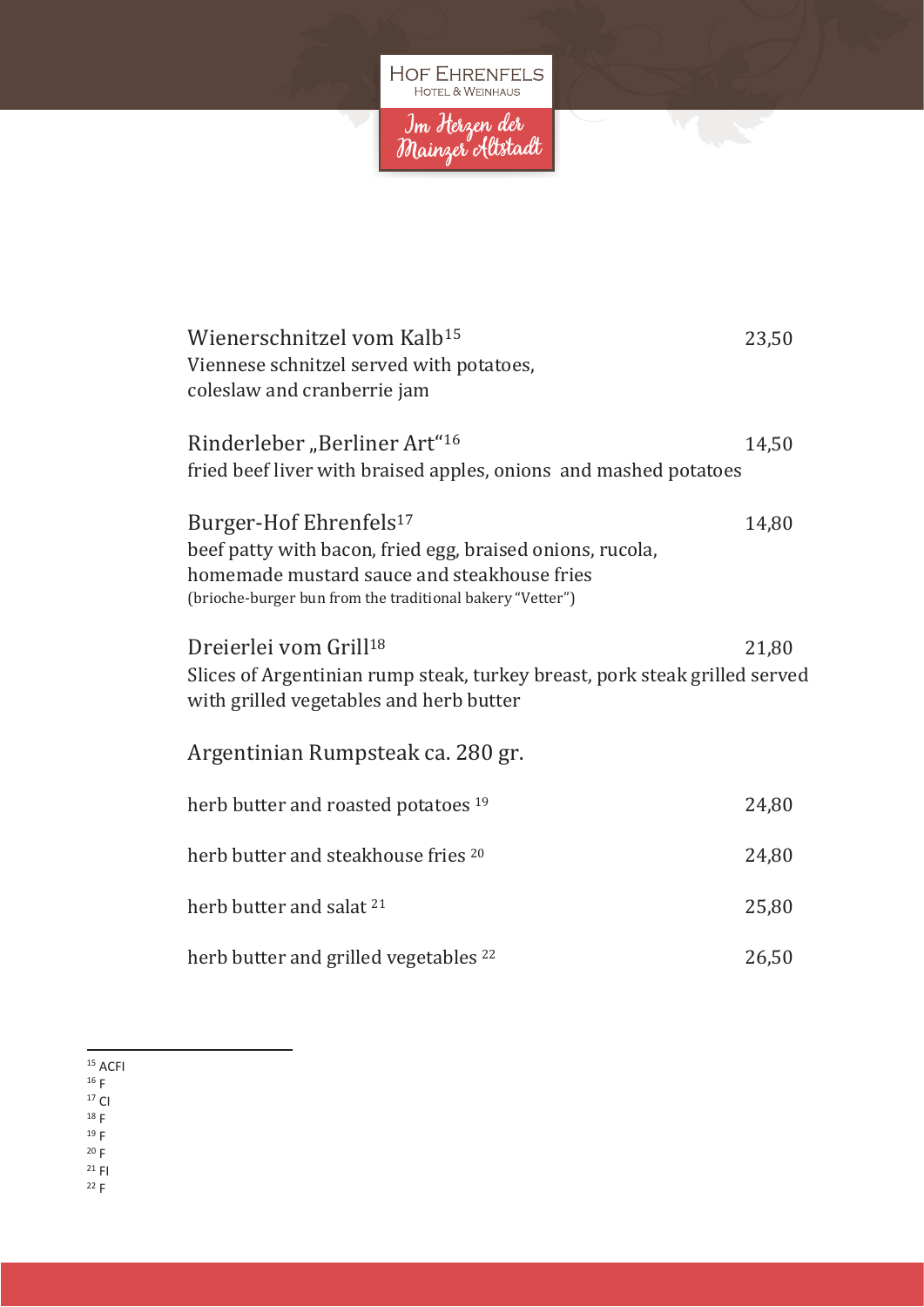

### Tarte flambée with créme fraiche

| "Klassik" <sup>23</sup><br>onions and smoked bacon                                                  | 9,80  |
|-----------------------------------------------------------------------------------------------------|-------|
| "Mediterran" <sup>24</sup> $\bigvee$<br>sheep's milk cheese, tomatoes, peppers,<br>olives and herbs | 11,20 |
| "Rucola" <sup>25</sup><br>tomatoes, serrano ham, rucola and parmesan                                | 11,80 |
| "Ehrenfels" <sup>26</sup> $\sqrt{\ }$<br>goat cheese, honey, thym and walnut                        | 11,20 |
| Flammkuchen VEGAN 27                                                                                | 11,20 |

please ask the staff

 $25$  ADF

<sup>26</sup> AFL

<sup>23</sup> AF

 $24$  AF6

<sup>&</sup>lt;sup>27</sup> A, weitere Allergene und Zusatzstoffe erfragen Sie bitte beim Personal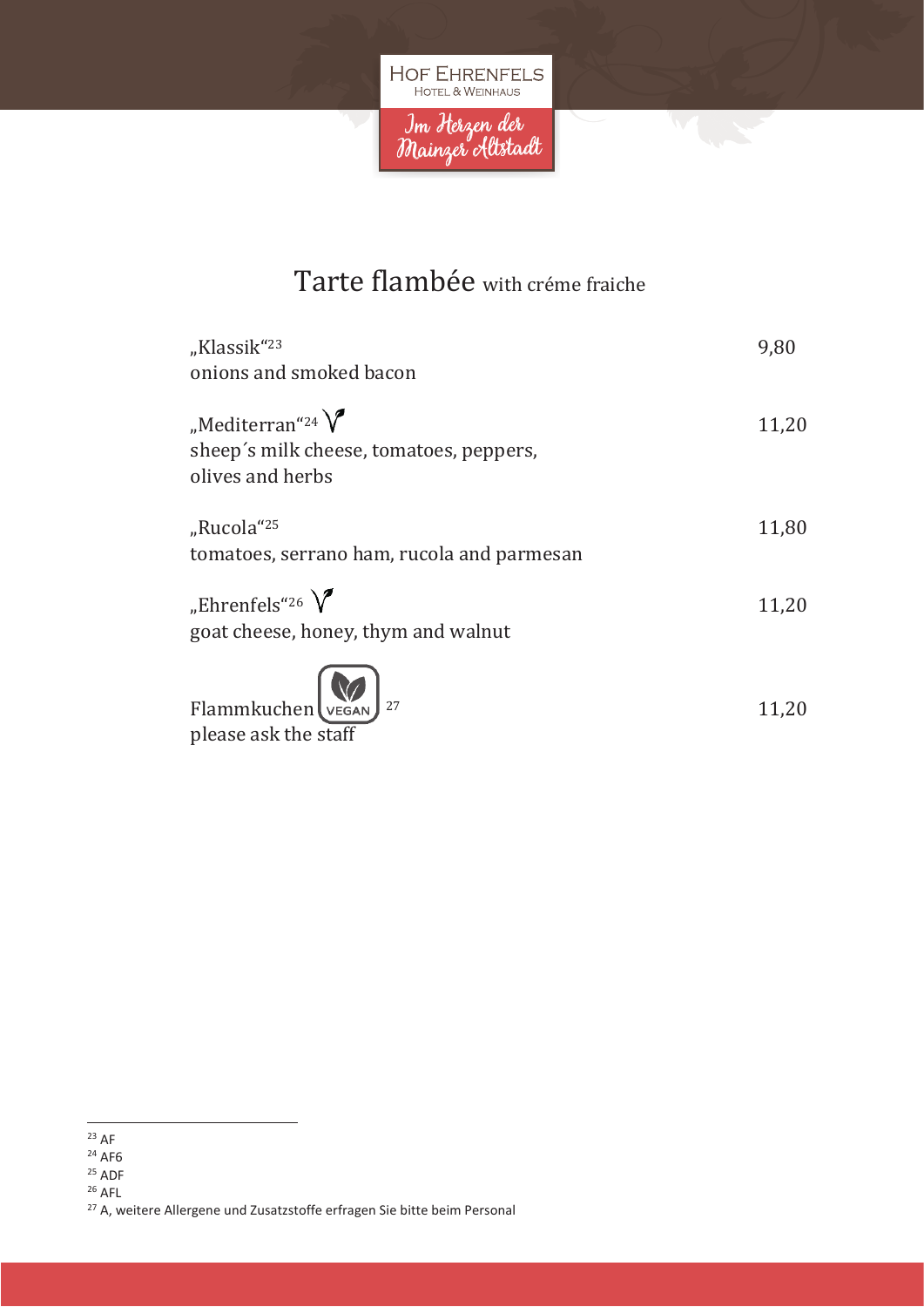

#### Dessert

| Gebackene Apfelringe <sup>28</sup><br>fried apple rings with vanilla ice and cream   | 7.50 |
|--------------------------------------------------------------------------------------|------|
| Holunderparfait <sup>29</sup> $V$<br>Elder Parfait with fresh fruits and wiped cream | 7.50 |

## Beilagen

| Side salad 30 $\sqrt{\phantom{a}}$                   | 4,20 |
|------------------------------------------------------|------|
| Steakhouse Fries [M]                                 | 4,00 |
| Roasted potatoes [Max]                               | 4,00 |
| Grilled vegetables                                   | 5,20 |
| Coleslaw 31 $\left[\bigotimes_{\text{VEGAN}}\right]$ | 4,20 |